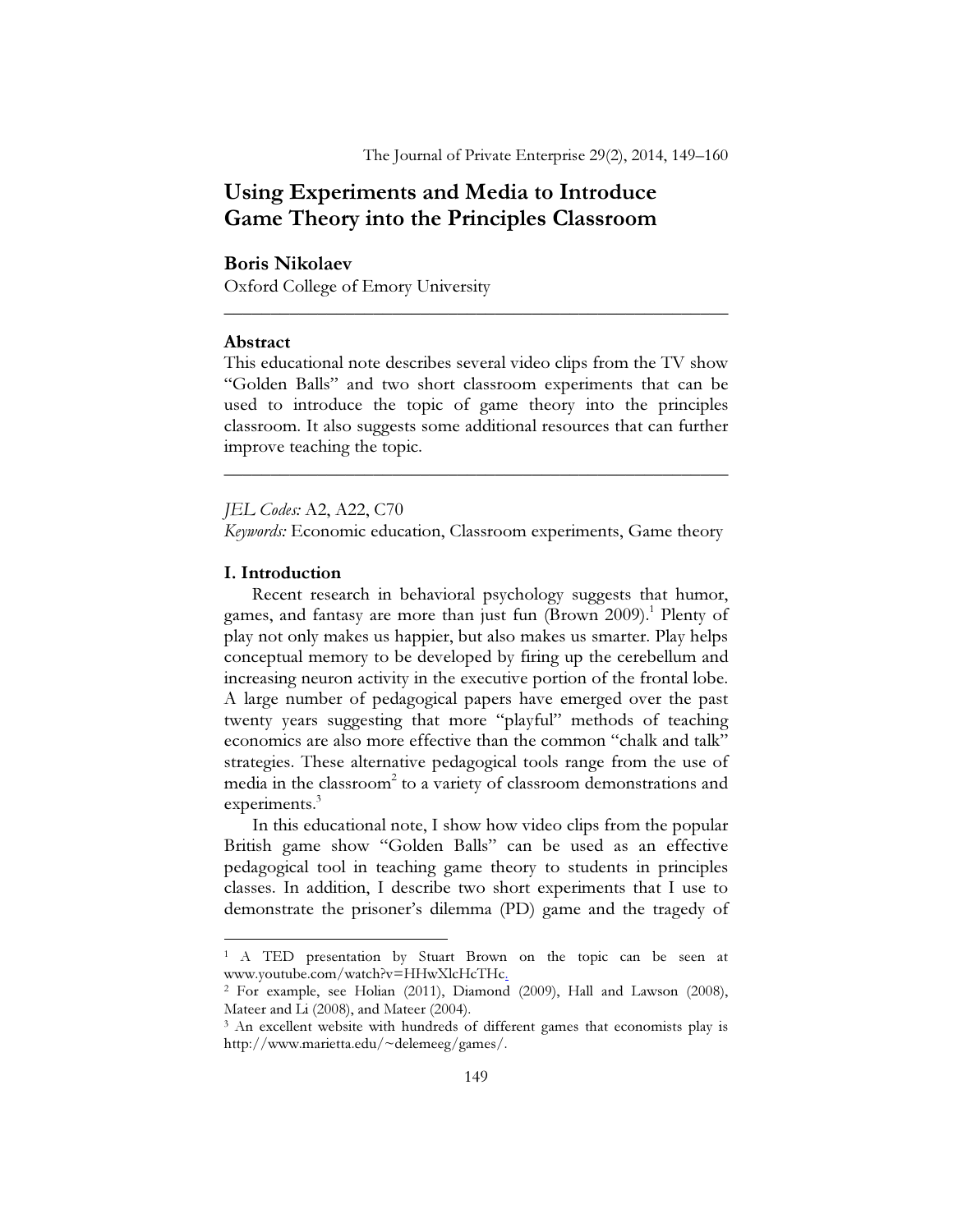the commons. These supplemental classroom activities are meant to break the monotony of the typical lecture, bring some humor to the classroom, and get students reflecting on the underlying concepts by actively making choices. Unlike most classroom experiments, these short classroom activities can be performed in a few minutes and require minimal preparation time. I provide real incentives (usually in the form of extra credit points), allowing students to relate the studied material to their own lives and thus obtain a deeper grasp of its meaning and importance.

Teaching game theory in the principles course is important because students need a good understanding of the topic in order to better study a wide variety of business and economic phenomena. For example, the study of analytical anarchism often involves extensive use of game theory.<sup>4</sup> My experience shows that students not only enjoy these classroom activities, but also demonstrate greater interest in the subject matter, better concentration during lectures, and ultimately superior understanding of the studied material.

# II. Split or Steal

When teaching game theory, I usually start with the classic version of the PD game.<sup>5</sup> What makes the PD so attractive from a pedagogical point of view is its simplicity and applicability to a broad range of human interactions. For example, psychologists have used the PD to model addiction, environmental scientists have used it to describe climate change, and political scientists have used it to explain the rise of the state (Mueller 2003). Economists often use the PD game to explain collusive behavior in oligopolistic markets.

While students often find the classic version of the PD quite interesting, it is nevertheless a situation that is not very common in real life, so they tend to be suspicious about the assumptions, outcome, and implications of the game. This is why I show them several video clips from the popular TV show "Golden Balls."<sup>6</sup> In the

 $\overline{a}$ 

<sup>4</sup> For example, see Stringham (2005).

<sup>5</sup> My favorite is found in Singer (2000, p. 48).

<sup>&</sup>lt;sup>6</sup> Another video clip that can be used to illustrate the same game is from the movie The Dark Knight. The clip can be accessed at http://criticalcommons.org/Members/gdmateer/clips/dark\_knight\_ferry\_final.m4 v/view. While students enjoy seeing their favorite heroes, they tend to trust real world experiments more. Therefore, I prefer to show them the "Split or Steal" video clips and, only if time permits, use movie scenes to reinforce the ideas.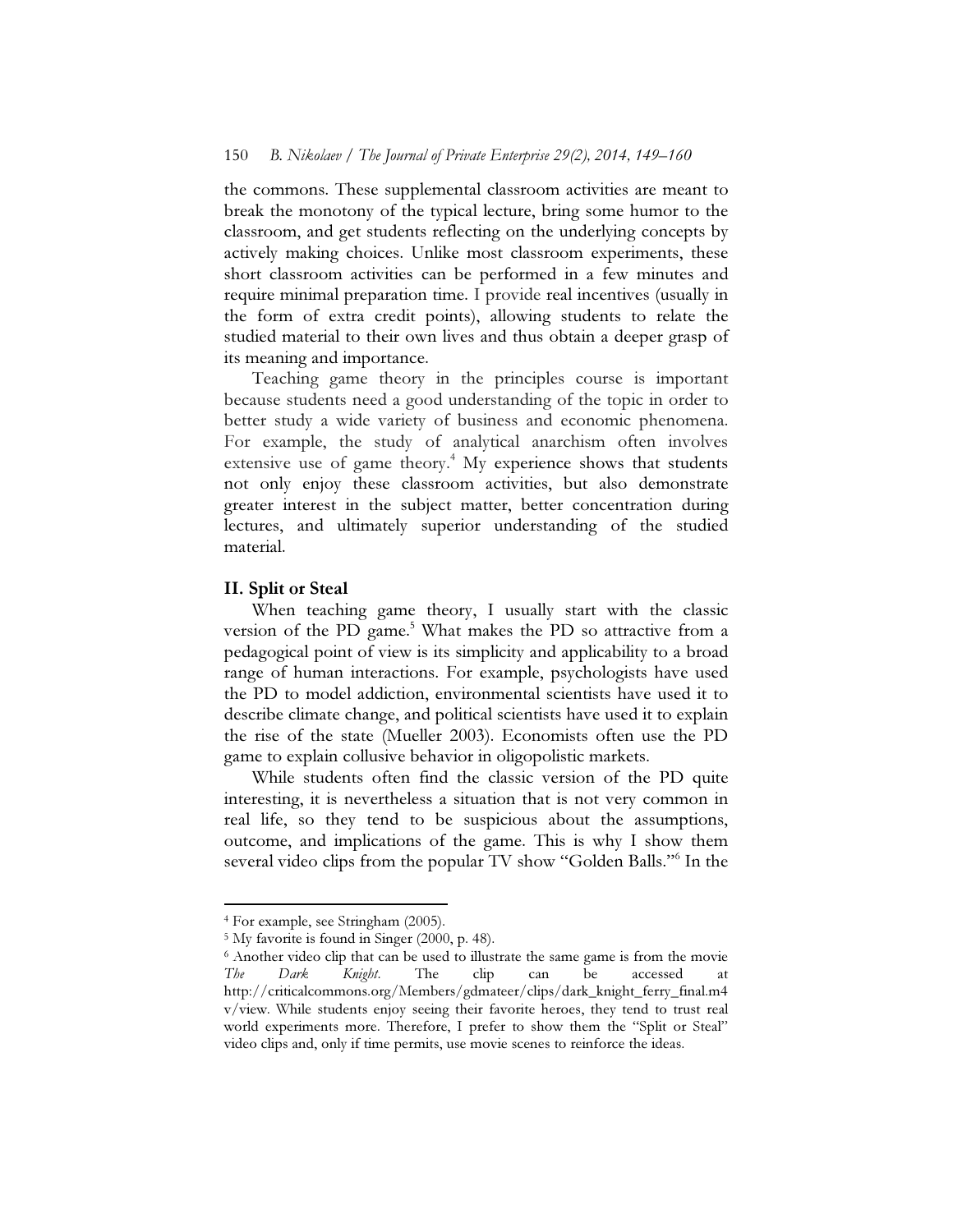final round of this show, the two remaining contestants play a onetime version of the PD game called "Split or Steal." Contestants are asked to choose one of two golden balls—one with "SPLIT" printed inside and one with "STEAL"—to determine how the jackpot will be divided between them. If both players choose the "split" ball, the jackpot is equally divided. If one player chooses to steal and the other chooses to split, the player that steals gets all of the money while the other player gets nothing. Finally, if both players decide to steal, no one gets anything. This show provides an excellent natural experiment of the PD in which real people play for real payoffs, often substantial amount of money. Figure 1 shows the payoff matrix for players 1 and 2 in a generalized version of the game. The payoffs for player 1 are in circles and those of player 2 in squares. The payoffs represent the proportion of the jackpot that players capture.

#### Figure 1. Payoff Matrix for Sarah and Steve



 $\overline{a}$ 

This game is very similar to the PD. The only difference is that in the classic version of the PD, if one player defects, the other one is better off defecting, too. Thus, stealing is always the dominant strategy. In "Split or Steal," however, stealing is only weakly dominant.<sup>7</sup> This means that while the contestants who choose to steal have no reason to change their strategy, those who choose to split

<sup>&</sup>lt;sup>7</sup> It could be argued that preventing the other player from "stealing" the whole jackpot can bring some partial satisfaction to the player. Thus, if the payoff from stealing when the other person chooses to steal is greater than 0, then "Split or Steal" has the classic form of the PD game.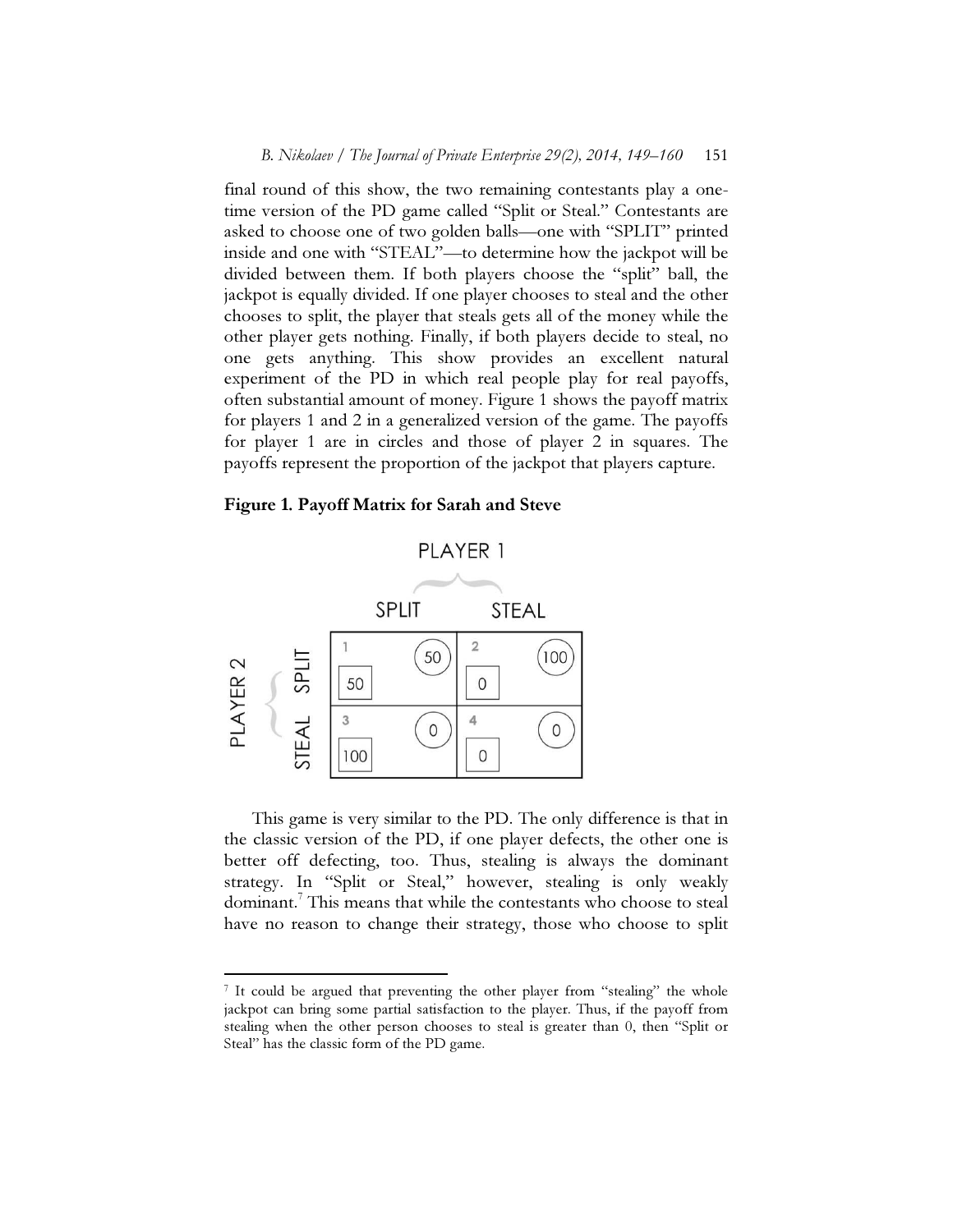have an incentive to change their strategy to steal to improve their payback if they think that the other player is going to steal.

# III. Stealing as a Better Strategy

In the first video,<sup>8</sup> the two players, Sarah and Steve, face the variation of the PD game just described. I prefer to show this video among many others because the jackpot of  $f<sub>1</sub>100,000$  provides a significant monetary incentive, and students tend to be far more interested when the stakes are higher. Figure 2 gives the payoff matrix for Sarah and Steve.

As the payoff matrix shows, stealing is a weakly dominant strategy for both players. This is to say that neither player has an incentive to change their strategy if they have already decided to steal, but if they have chosen to split the jackpot, and believe that the other player will pursue the same strategy, then they have an incentive to promise to split yet ultimately change their strategy to steal in order to capture a bigger payoff.





 $\overline{a}$ 

Thus, cells 2, 3, and 4 represent a Nash equilibrium and a possible solution of the game. That is, in these cells, players cannot do any better by changing their strategy. For example, Sarah's best strategy when Steve plays SPLIT is to play STEAL so she can claim

<sup>8</sup> The video can be accessed at: http://criticalcommons.org/Members/botzata/clips/split-or-steal-sarah-andsteve.mp4/view or downloaded at http://borisnikolaev.com/media/Split or Steal - Sarah and Steve.mp4.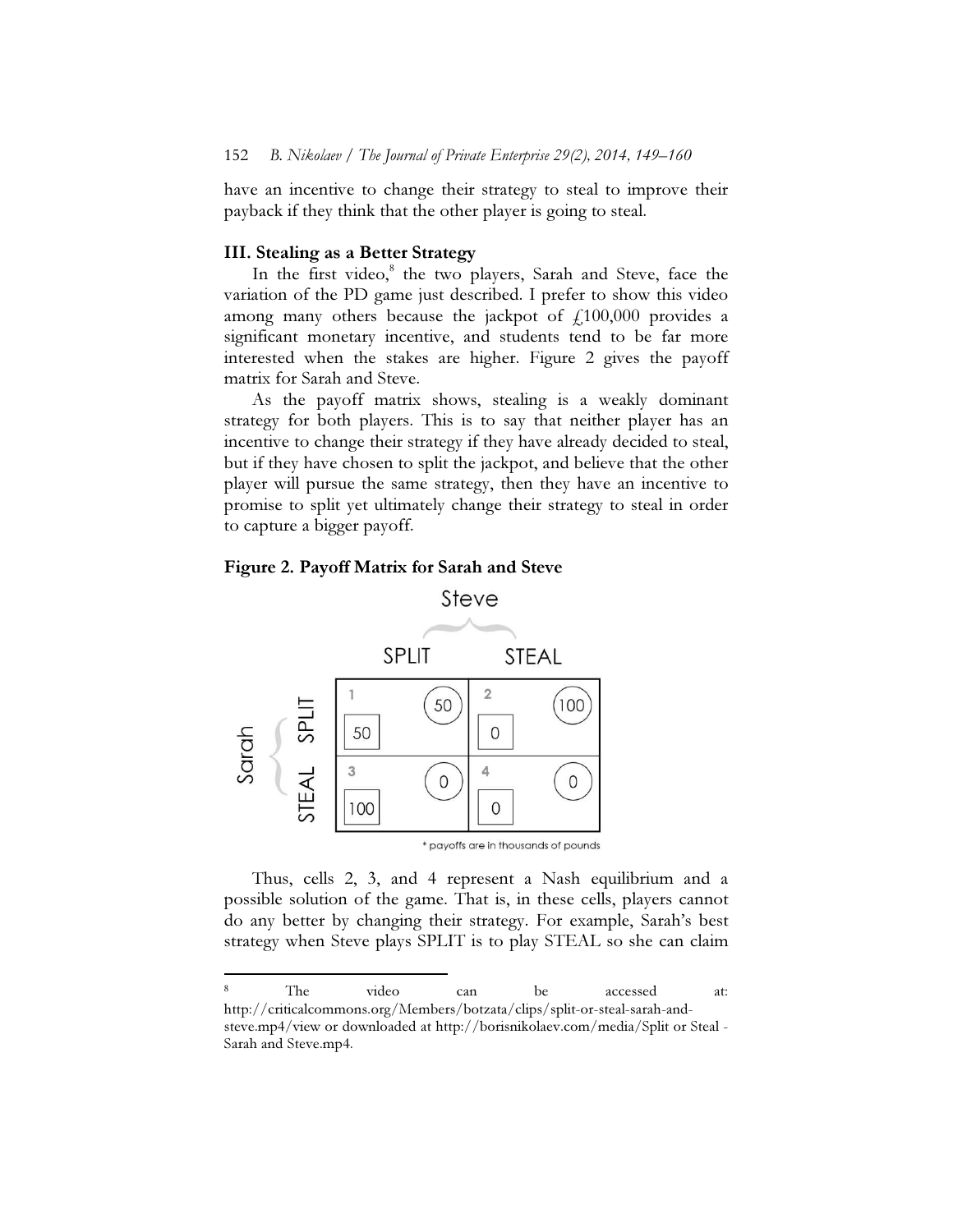the whole jackpot. If Sarah knows that Steve is going to play STEAL, however, she will be indifferent between playing STEAL or SPLIT as either of these strategies is going to earn her nothing.

I usually stop the video right before the players reveal their final choices and ask my students to put themselves in their shoes and tell me what they would do if they were making the choice. The following questions can be used to stimulate classroom discussion:

1. How do you expect players to act if they are trying to maximize their expected payoff from the game? (i.e., What is the dominant strategy in this game? )

2. Is it rational for the players to steal? Split?

3. Does this game have a Nash equilibrium? If so, which cell(s) represent it?

4. Do you expect the behavior of the players to differ if there is a smaller/larger amount of money at stake?

5. Do you expect Sarah to act differently than Steve? Was Steve justified in thinking that Sarah is also going to cooperate?

6. What do you think players should do while negotiating to maximize their chances of capturing a bigger payoff at the end?

An additional benefit to using videos from the "Golden Balls" show is that it has been a subject of extensive scientific research. Asem, Dodler, and Thaler (2011), for instance, analyze the behavior of the participants in the show and discover that cooperation is surprisingly high for amounts of money that would normally be considered consequential but look tiny in their current context. They also find that males are less cooperative than females, but this gender effect reverses for older contestants because men become increasingly cooperative as their age increases.

These results can be followed by a discussion of human nature and self-interest. I usually assign a reading by Peter Singer (2000, p. 48) in which he uses the PD game to attack rational self-interest. In his example, he shows that two selfish cavemen that are attacked by a saber-tooth tiger have lower chance of survival than two selfless ones. He generalizes that cooperation is wired in human nature through evolution.

I am not so quick to draw such conclusions, but I use the occasion to remind my students that: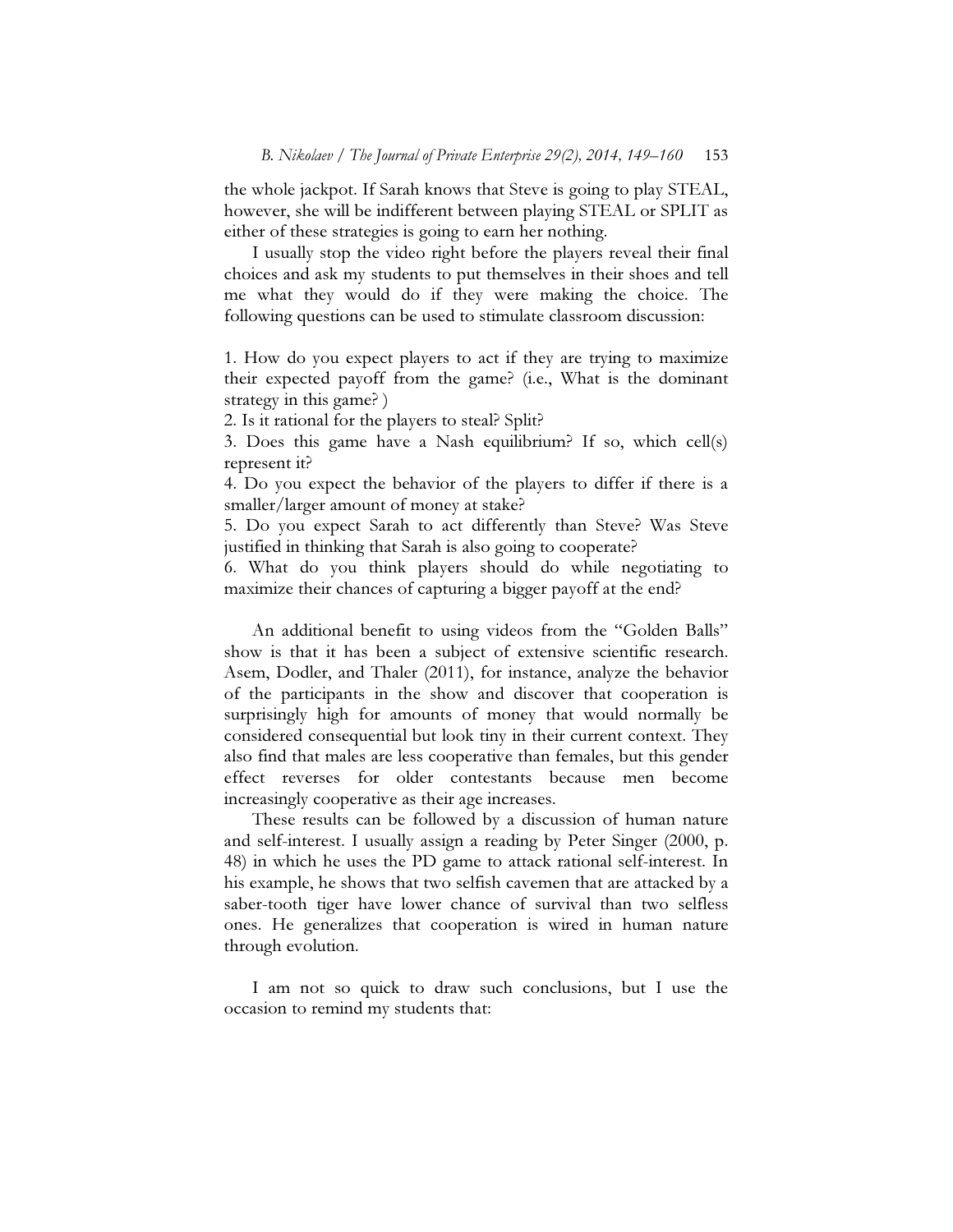1. Assumptions matter in economic modeling (e.g., when we change the assumption of the PD that players are altruistic instead of selfinterested, we get a completely opposite result).

2. Game theory is just a tool that is used for analyzing human behavior: it is not inherently good or bad.

3. It is rare that in the real world the PD is played only once. On the contrary, in the real world games are often repeated and the outcome that we observe is a result of a long process of interaction. If this is the case, rational self-interest is not necessarily contradicting with cooperation as both can emerge over the long run.

### IV. From Stealing to Trust

In this second video clip from the show,<sup>9</sup> the two players, Nick and Abraham, start with the usual setup of the game, trying to decide how a jackpot of  $f13,600$  will be split between the two. Figure 3 shows the payoff matrix for the two players.





What is interesting about this particular episode is that Nick recognizes that he can't trust Abraham to split the jackpot. He also recognizes that he can't trust Abraham even if Abraham tries to persuade him that he will split the jackpot. This is because each

 $\overline{a}$ 

<sup>&</sup>lt;sup>9</sup> The video can be accessed at:

http://criticalcommons.org/Members/botzata/clips/split-or-steal-abraham-andnick.mp4/view or downloaded at http://borisnikolaev.com/media/Split or Steal - Abraham and Nick.mp4.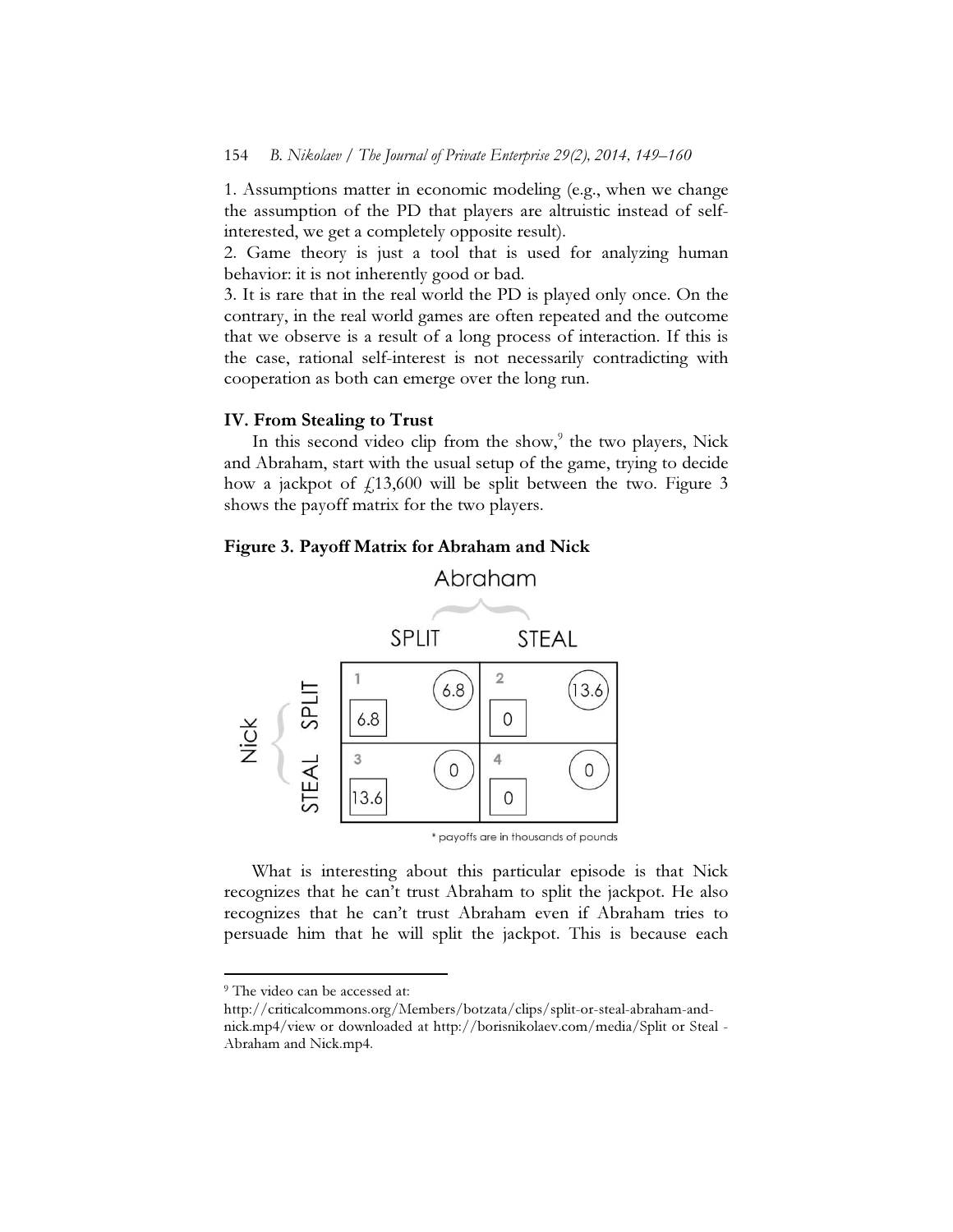player has an incentive to convince the other player that they are going to split, yet ultimately steal to capture a bigger profit.

What Nick does then is to create a meta-game that transcends the rules of the PD game that both of them are playing. He persuades Abraham that he will inevitably choose the "STEAL" ball. Thus, if Abraham decides to steal, neither one of them will get anything. Yet, if Abraham decides to split, Nick promises that he will split the jackpot with him outside of the game.

This changes the PD game in which both players are making a decision simultaneously to a trust game in which one of the players makes a decision, and then the other one does. In trust games, usually Player 1 (the trustor) receives a given amount of money and then chooses how much of the money to "trust" or keep. The trusted amount is multiplied by a factor (e.g., two) and given to Player 2 (the trustee), who decides how much of it to return to Player 1 and how much to keep. One can think of the amount of money sent by the trustor as a measure of trust, and of the amount of money returned by the trustee as a measure of reciprocity.

In this "Split and Steal" episode, Nick sets himself as the trustee (Player 2), promising Abraham that if he gets the jackpot, he will split it 50-50 with him. Notice how many times Nick repeats to Abraham to trust him, trying to subconsciously establish the rules of the trust game. Abraham is now the trustee, trying to decide whether to trust Nick and give him any money at all. The only difference from a typical trust game is that if Abraham decides not to give Nick any money, he is not going to receive anything, either. In other words, while stealing will leave both players with empty hands, at least splitting the jackpot leaves a possibility for Abraham to receive something back. This is how Nick removes the incentive for Abraham to promise to split, yet lie and steal at the end. Figure 4 shows Abraham's decision tree.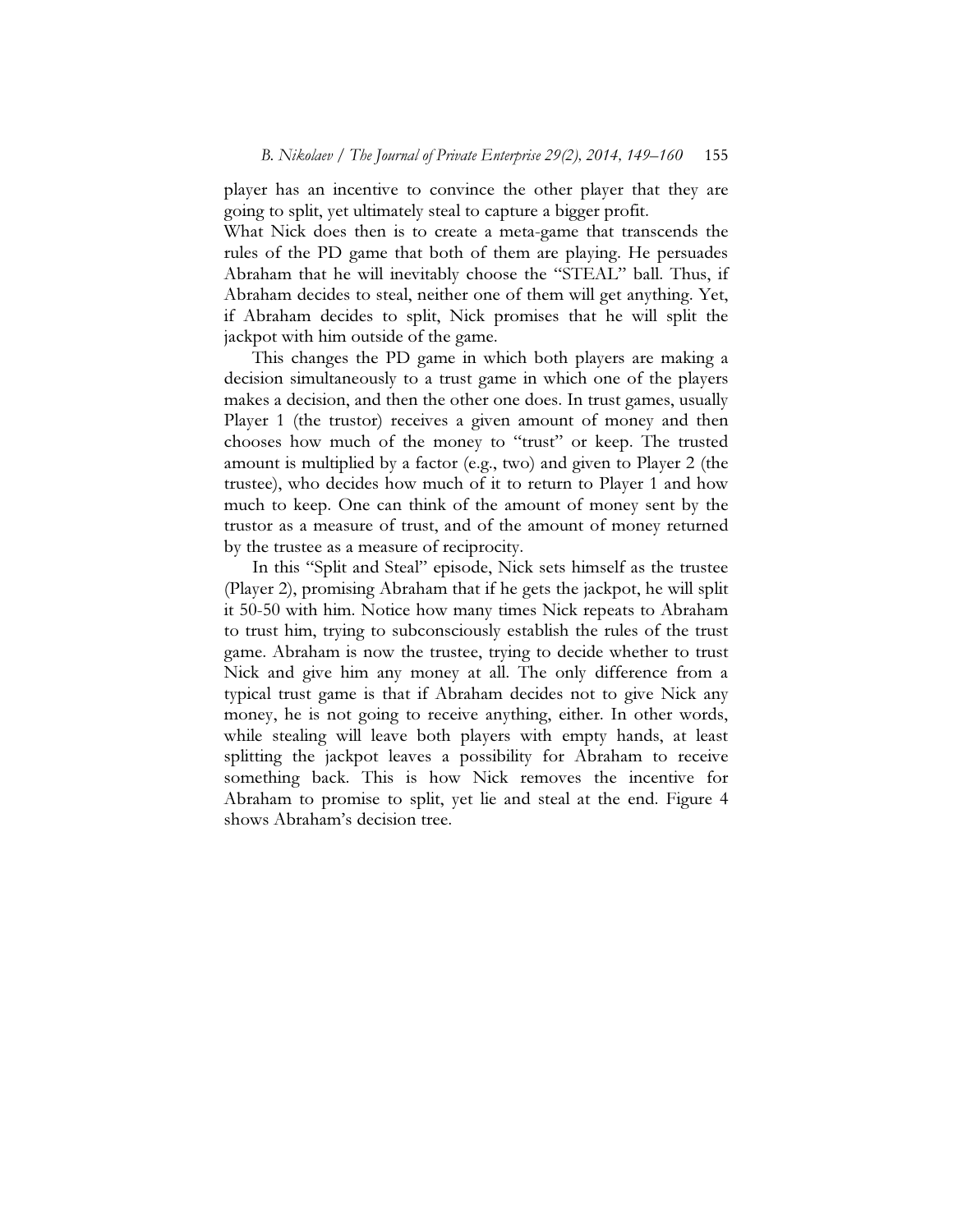#### Figure 4. Abraham's Decision Tree



The only sensible decision that is left for Abraham is to trust Nick, because it is the only option that gives him some hope for a reward. At the end, Nick chooses the split ball. He does so even before Abraham makes up his mind, which shows that he is certain that his psychological manipulation will work. The whole episode is funny to watch because of Abraham not realizing what is going on, and in a leap of desperation, he tries to talk about the importance of keeping one's word and reciprocity. Yet, Nick completely disregards his comments, reinforcing his determination that if he does not trust him, he will lose everything.

#### V. The Student's Dilemma

This is a very simple game that I use at the beginning of class or right after I discuss the PD to show how the game can play itself out in a real-world setting. I provide students with real incentives (usually extra credit points) to get them involved in the game and get them thinking about the consequences of their own decisions. The setup of the game is very simple: I ask students to lay their heads down on their desks (so they cannot see what other students are doing), and at a snap count, they have the option to either raise their hand or not. If nobody raises their hand, each one of them will receive one extra credit point on their first exam. If only one person raises their hand, this one person will receive ten points on their first exam. But if more than two students raise their hand, nobody gets any points. In other words, if students cooperate, they are rewarded. The payoff matrix is very similar to the one in the "Split or Steal" video clips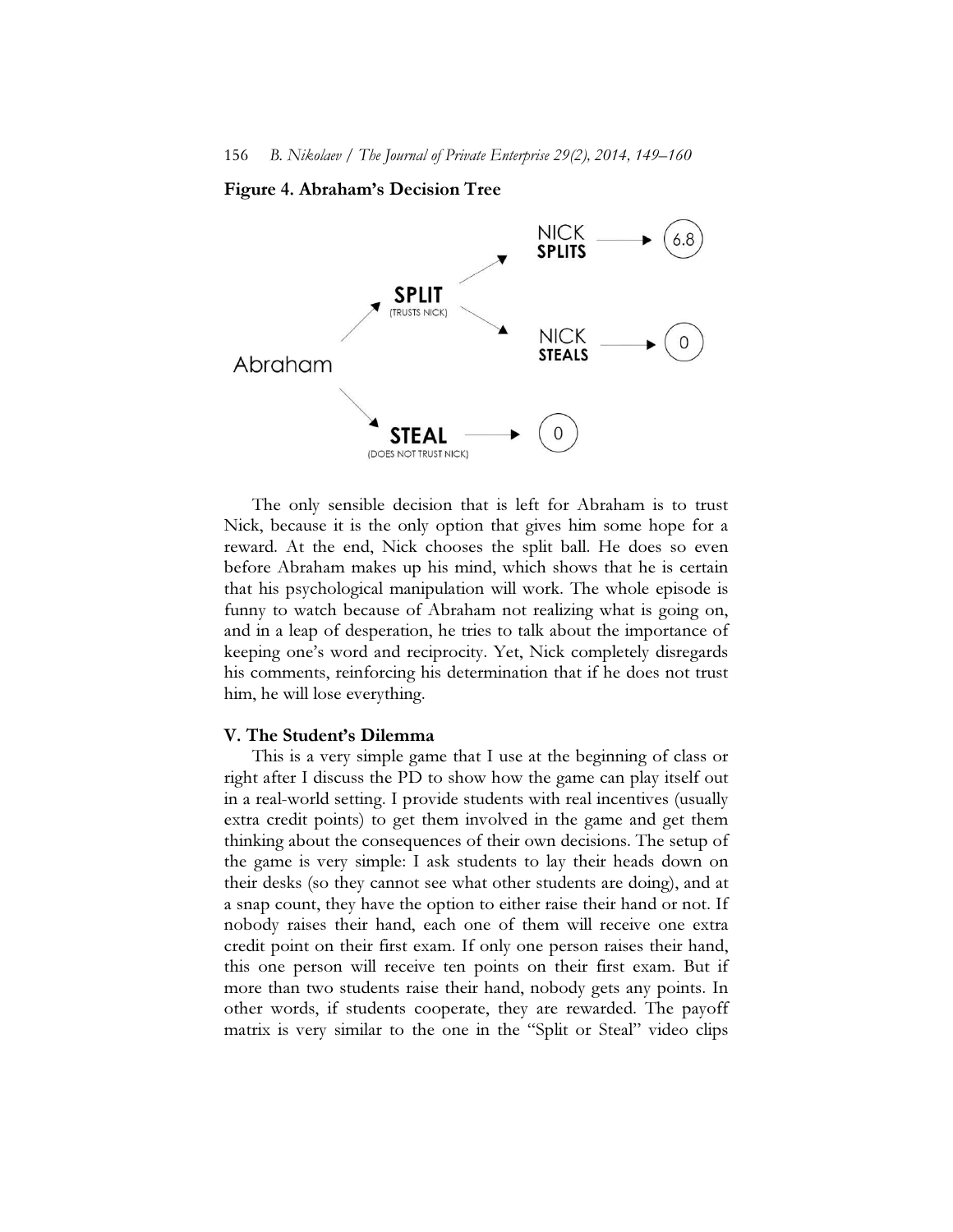described above. Again, while students have no reason to change their strategy if they have already decided to raise their hand, they have an incentive to raise their hand if they believe that everybody else won't.

My experience shows that more often than not, two or more students will raise their hands and nobody will win any points. Regardless of the result, I ask my students if this is an expected outcome and to walk us through their reasoning in making their choice. Often, students, without realizing it, will give a very similar logic to the one that I am trying to teach them.

I often play a second round of the game, and sometimes even a third round. By extending the game into several periods, I am able to extend the discussion and introduce the idea of a super game (repeated game). It is often the case that students, especially if they have cheated in the first round, cooperate in the second one. This shows that a repeated PD game is very different than a one-shot game. I can then relate the outcome of the game to our previous discussion about self-interest and cooperation.

Hemenway, Moore, and Whitney (1987) develop a similar game to illustrate some of the difficulties involved in price coordination (collusion) under circumstances of imperfect competition. Their game is an excellent way to extend the discussion from a more generalized version of the PD to a more specific case that explains the behavior of firms in oligopolistic markets. However, their game involves more preparation time, and instructors should be expecting to spend a significant portion of the class performing it.

#### VI. The Student's Tragedy

 The tragedy of the commons is another phenomenon that can be modeled as a multiplayer version of the PD game (see, e.g., Binmore 2007). It is a type of social dilemma in which it is rational for a large number of players to act in their own self-interest, but in doing so, they end up hurting not only society, but also themselves in the long run.

 In this next experiment, I demonstrate the tragedy of the commons in the classroom. To do this, I bring a bag of candy to class (usually one that has more than one hundred individual pieces). To set up the experiment, I throw sixty pieces of candy around the room. Then I propose the following game: Students will play individual rounds of fifteen seconds in which they will have a chance to collect as much candy, the common resource, as they can. At the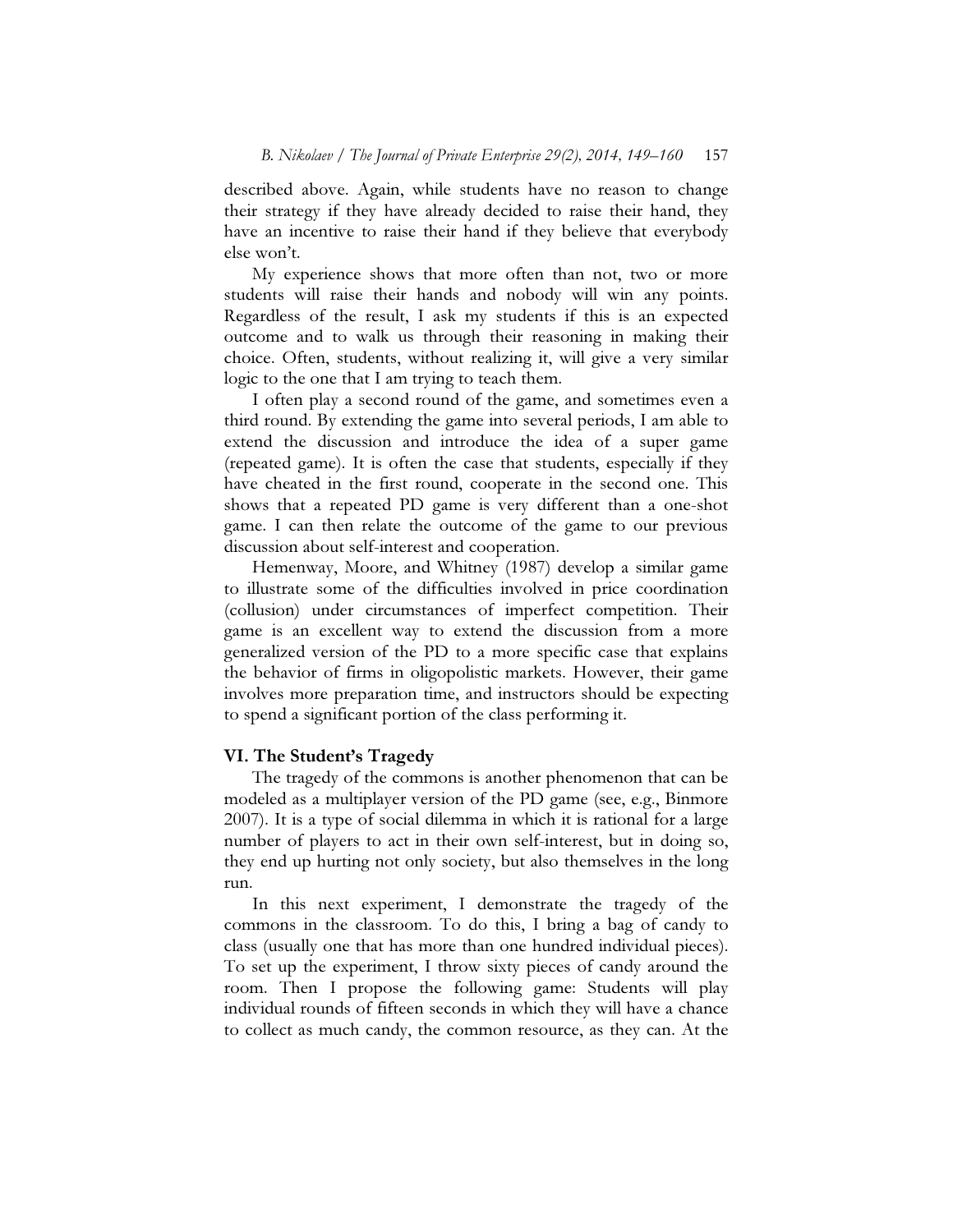end of each round, I will double the "population" of candy up to its sustainable level of sixty units (e.g., if students collect forty-five pieces of candy, there will be fifteen pieces remaining, which I will double to thirty for the second round). To make the game more realistic, I offer the following payoff:

- One extra credit point for each seven pieces of candy collected per round.
- The student that collects the most candy each round gets five extra credit points.

 While some students think that this is a childish and naive approach to teaching economics, they are quite fascinated with the outcome and implications of this game. Without exception, every single time I have played this game, students exhaust the common resource, the candy, within five to ten seconds. It not only makes for quite a sight to see them run through the room in an effort to collect as many pieces of candy as they can, but it is precious to see the disappointment in their faces when I tell them that their own selfinterest has deprived all of them of As on their final exams. To explain why this is so, I first ask them what is the sustainable (and optimal) level at which to collect candy, and then I tell them that if they had collected the candy in a sustainable way, all of them eventually could have earned enough extra credit to get an A on their final exams. However, they did not. Then I follow with a discussion of why common resources are often exploited and why property rights are important for society to function efficiently.<sup>10</sup>

#### VII. Conclusion

 $\overline{a}$ 

 I have found games and the use of media to be effective at engaging students in classroom learning. In this short educational note, I described two classroom experiments that can be used to demonstrate and apply some of the principles that students learn when first introduced to the topic of game theory, and in particular, the PD game. I also described several video clips from the TV show "Golden Balls" that are an excellent application of the PD but can also be used to extend the discussion to more complex models such as super games and trust games.

<sup>10</sup> A more sophisticated version of this game can be found in Giraud and Herrmann (2002).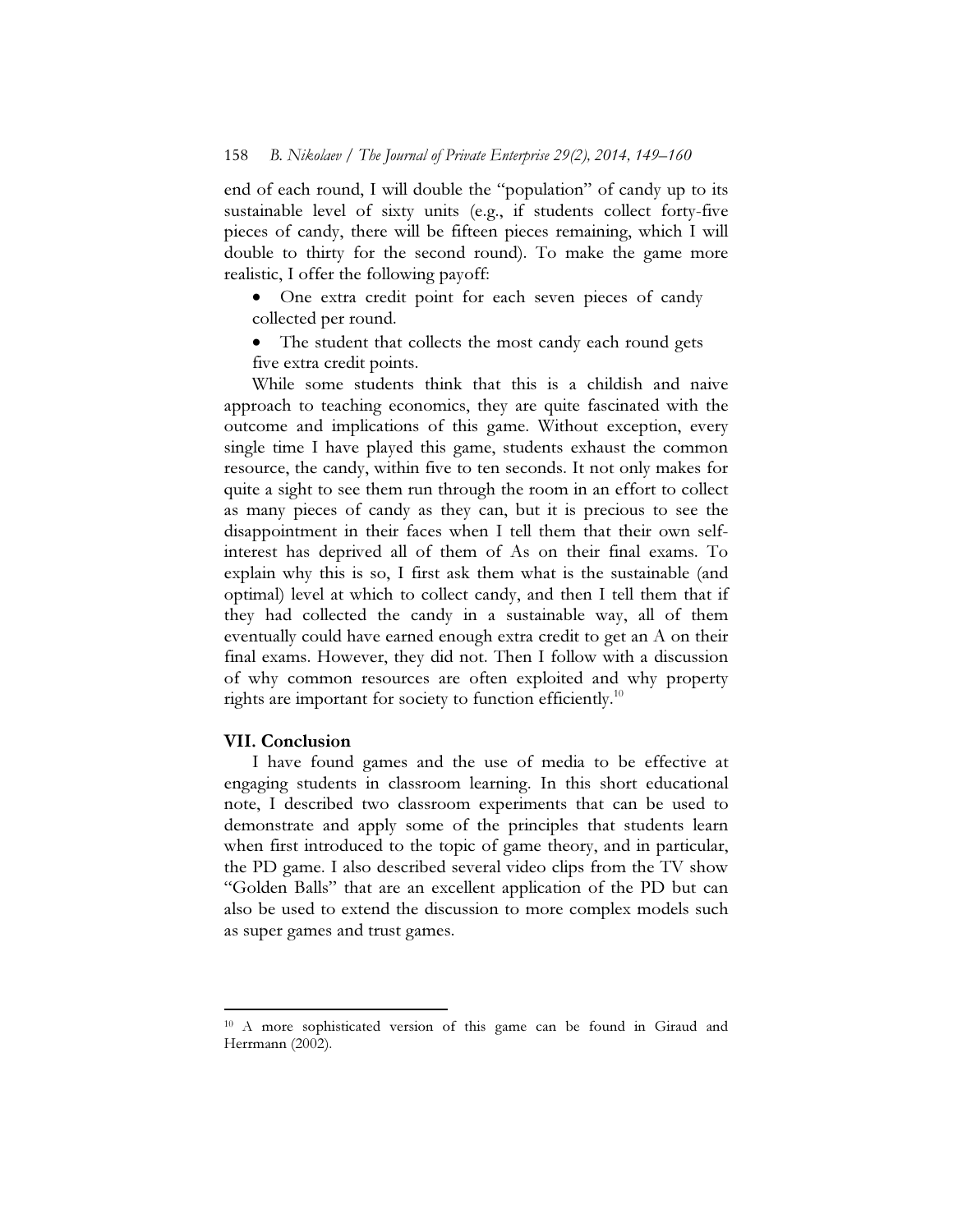#### References

- Binmore, Ken. 2007. Playing for Real: A Text on Game Theory. New York: Oxford University Press.
- Brown, Stuart, and Christopher Vaughan. 2009[2010]. Play: How It Shapes the Brain, Opens the Imagination, and Invigorates the Soul. New York: Avery Trade.
- Diamond, Arthur. 2009. "Using Video Clips to Teach Creative Destruction." Journal of Private Enterprise, 25(1): 151–61.
- "Game Theory in 'The Dark Knight.'" 2008. http://criticalcommons.org/Members/gdmateer/clips/dark\_kni ght\_ferry\_final.m4v/view.
- Giraud, Kelly, and Mark Herrmann. 2002. "Classroom Games: The Allocation of Renewable Resources Under Different Property Rights and Regulation Schemes." Journal of Economic Education, 33(3): 236–53.
- Hall, Josh, and Robert Lawson. 2008. "Using Music to Teach Microeconomics." Perspectives on Economic Education Research, 4(1): 23–36.
- Hemenway, David, Robert Moore, and James Whitney. 1987. "Teaching Tools: The Oligopoly Game." *Economic Inquiry*, 25(4): 727–30.
- Holian, Matthew. 2011. "Using 'Drew Carey' in the Classroom." Journal of Private Enterprise, 26(2): 161–67.
- Mateer, Dirk. 2004. Economics in the Movies. Florence, KY: South-Western College Publishing.
- Mateer, Dirk, and H. Li. 2008. "Movie Scenes for Economics." Journal of Economic Education, 39(3): 303.
- Singer, Peter. 2000. *A Darwinian Left: Politics, Evolution, and Cooperation*. London: Yale University Press.